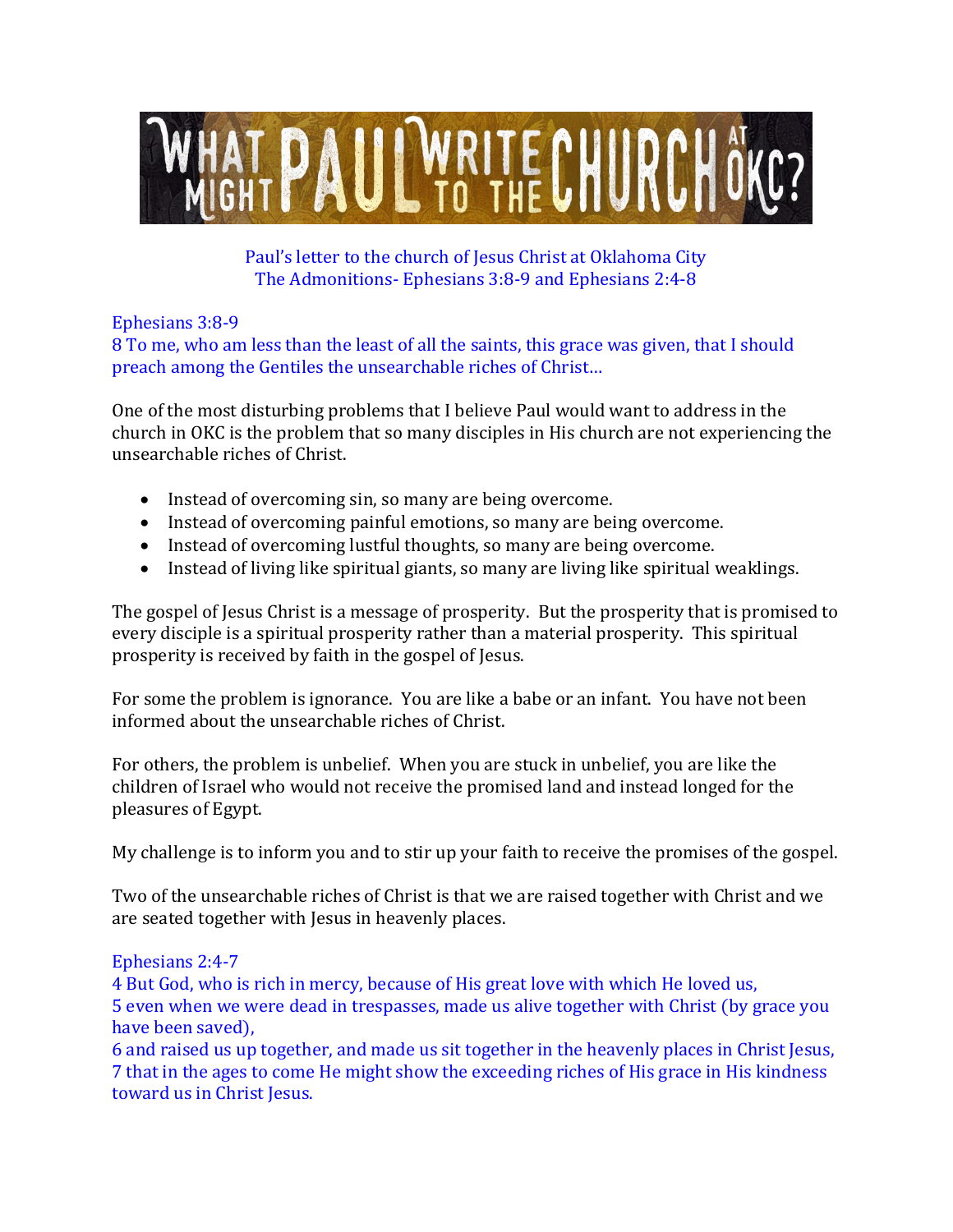## NKJV

We are a new man in Christ and we sit in a place of honor with Christ.

When Paul wrote these words, whenever someone hosted a dinner for an honored guest, there would be seats of honor near that person that were reserved for guests of honor.

Paul said to the disciples in Ephesus that at God's table in the heavenly places, Jesus is the chief honoree, those seats of honor were for them.

This is both a future hope and a present reality.

• The future hope.

Jesus frequently spoke about a great feast after His return. In Revelation 19:9, the angel of the Lord called it the wedding supper of the lamb.

Revelation 19:9 9 Then he said to me, "Write: 'Blessed are those who are called to the marriage supper of the Lamb!'" **NKJV** 

After Jesus returns, there will be a great wedding feast, and if you have received Jesus, you will be seated in seats of honor with Him.

## • The present reality

If you have been raised with Jesus, this future hope is already a present spiritual reality. Paul said if you have received Jesus, you are already seated with Jesus in a seat of honor. Ephesians 2:6

and raised us up together, and made us sit together in the heavenly places in Christ Jesus…

## Revelation 3:20 20 Behold, I stand at the door and knock. If anyone hears My voice and opens the door, I will come in to him and dine with him, and he with Me. NKJV

This honor is just one part of the unsearchable riches of Christ.

There are many things that can cause us to suffer from the pain of feelings of rejection.

- A parent that abandons us.
- A parent that is never satisfied with our performance.
- Harsh words from a parent.
- Bullies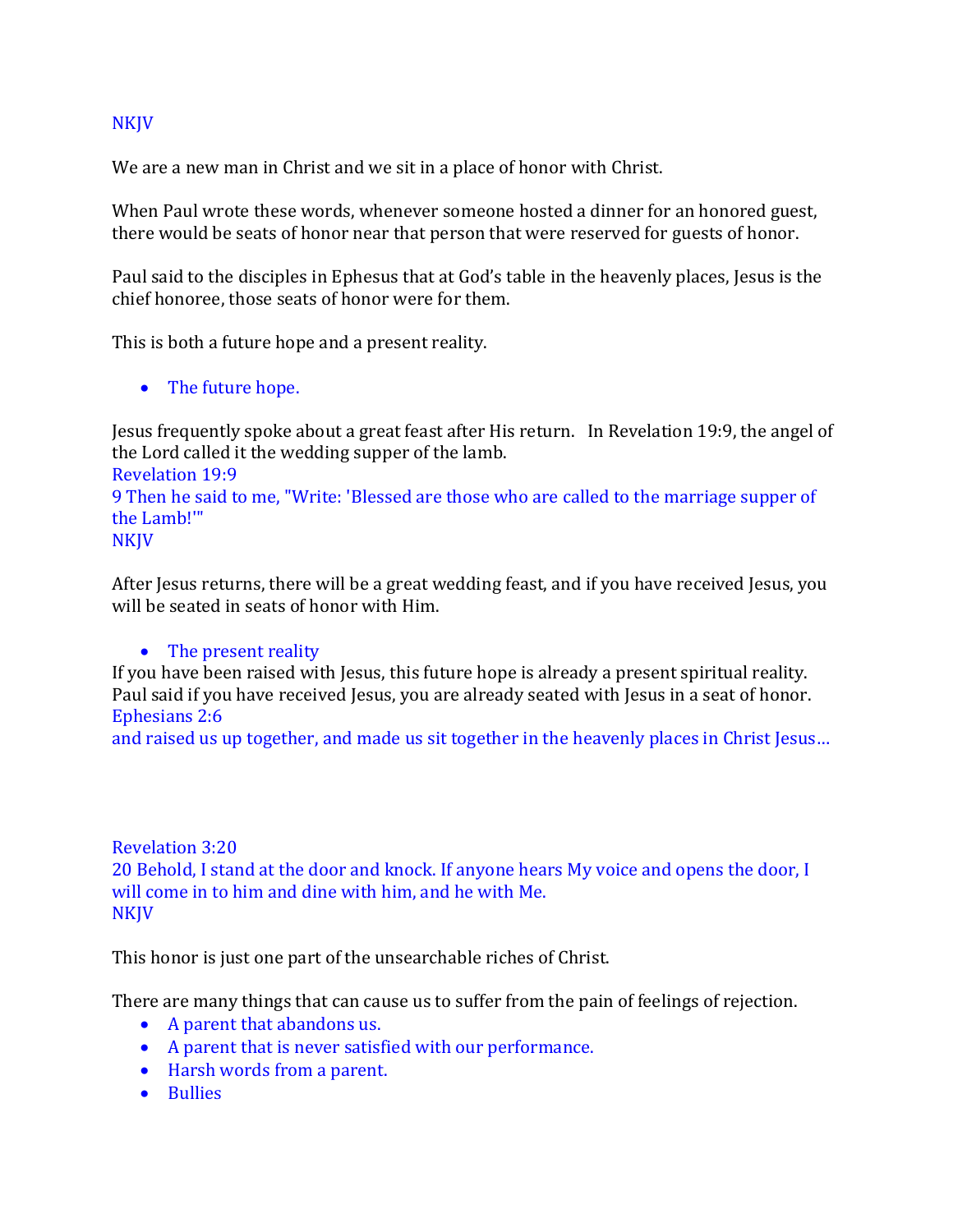- Family members and friends that do not try to help us during our time of need.
- Friends that exclude us.
- People that we like that do not like us.
- Authorities that do not acknowledge our contributions or see our potential.
- Personal failure
- Disabilities
- Chronic health problems
- Divorce.
- Death of a loved one.

If you do not deal with the pain of feelings of rejection, they will follow you around the rest of your life. It will haunt you. It will control your motives, thoughts, attitudes, words, and actions.

The cure for feelings of rejection is being honored. Being honored makes us feel significant and important.

When I was a child, I suffered from severe feelings of rejection. My main motive for seeking success was to be honored by men.

One of the people that God used to comfort me amid my feelings of rejection before was my 9th grade speech teacher Mrs. Willoughby. She was a Christian and she accepted me. She made me feel important. She spent personal time coaching me. She chose me to be her student aid. She chose me to be the lead man in the play Tom Sawyer.

I am grateful for Mrs. Willoughby because she modeled the love of Jesus to me. I don't know if she knew that I was suffering from feelings of rejection. The way she honored me comforted me. She made me feel important and significant.

Also, my sister Sandy made me feel this way.

I do not think that my sister or Mrs. Willoughby would be offended to hear me say, I would rather have the honor that Jesus has given me.

Since I have received Jesus, I have been honored by men. When I was a senior in college there was an athletic banquet to honor the most outstanding athletes and their accomplishments. I had never in my life been honored by men like I was honored that night. It was very meaningful because my father was there and he had terminal cancer. My fiancé Debbie was there as well. She did not attend my college. That night, I heard my name called 4 times and was called to the podium.

- I received the award as the most outstanding senior athlete.
- I received the president's award that was given the award as the most outstanding student athlete.
- I was given the award as the most outstanding pitcher on the baseball team.
- I received the award as the most outstanding hustler on the basketball team.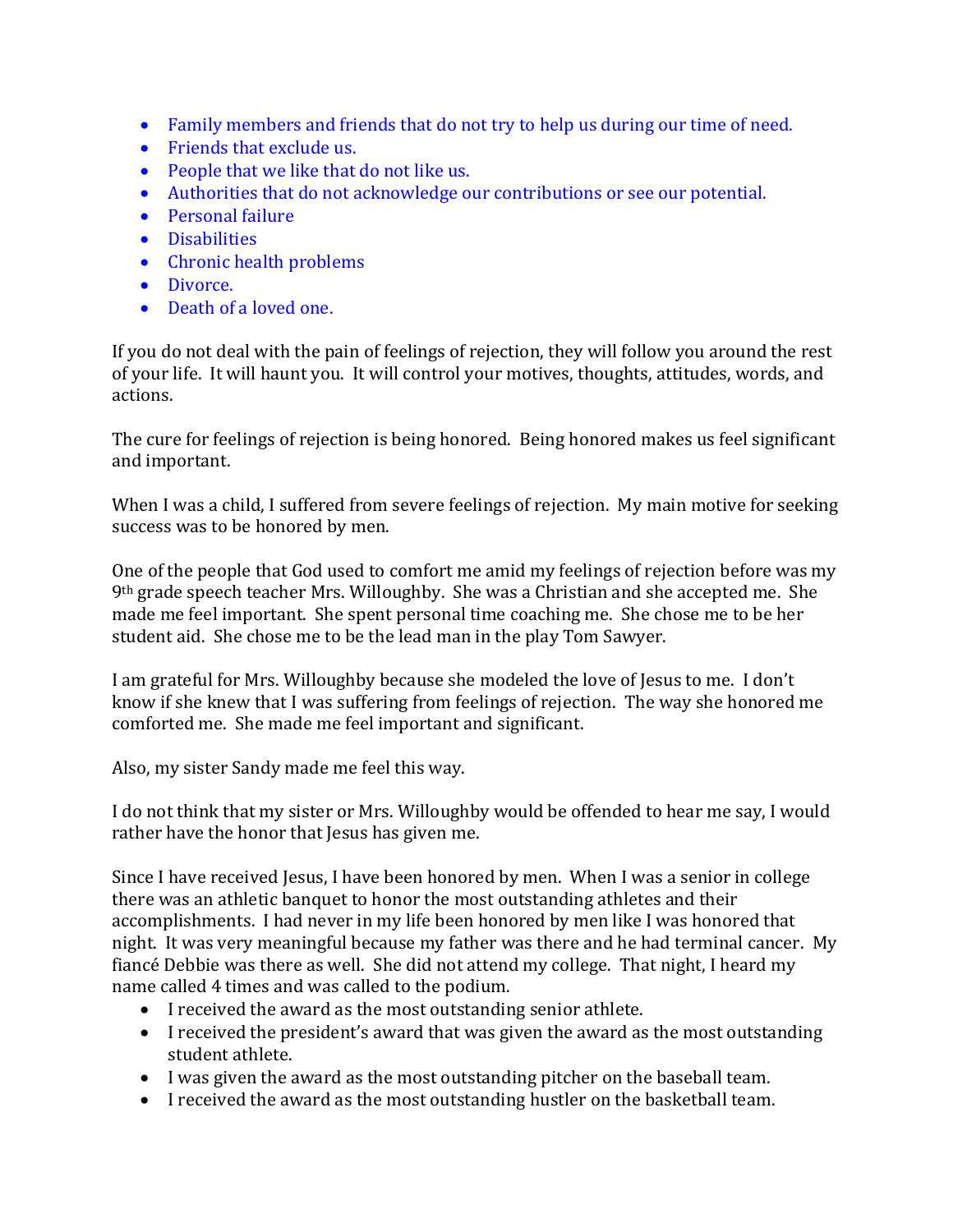I would rather have the honor that Jesus has given me.

Since college, I have been honored by you on many occasions for my service to you.

I would rather have the honor that Jesus has given me.

I have been honored by being asked to serve as a director on several boards.

I would rather have the honor that Jesus has given me.

The honor that Jesus has given me fully gratifies, satisfies, and fills up my need for significance. He makes me whole.

Talking about your pain is not going to liberate you from the pain of your feelings of rejection. Medicating your pain is not going to liberate you from your pain. Finding a new friend is not going to liberate you from your pain. Receiving a great honor from men is not going to liberate you from your pain.

The way to get over the pain of feelings of rejection is being honored by Jesus and receiving that honor by faith.

- Jesus chose you to be in Him before the foundation of the world. (Ephesians 1:3-4)
- Jesus knew you when you were first formed in your mother's womb. (Psalms 139:13-16)
- Jesus loved you when you did not love Him. (Romans 5:8-10)
- Jesus died for you knowing you were going to be a sinner. (Romans 3:23)
- Jesus paid for your sins. (1 Peter 1:18-19)
- Jesus adopted you into His family. (Ephesians 1:5)
- Jesus will never leave you or forsake you. (Hebrews 13:5-6)
- Jesus will always be available when you need Him. (Revelation 3:20)
- Jesus has given you a seat of honor for you at His table. (Ephesians 2:6)

When you receive Jesus, all of this is yours and much, much more. What heals the pain of rejection is the honor you receive from Jesus! His acceptance causes the pain of rejection to dissipate. He makes you whole!

Isaiah 61:1 61 "The Spirit of the Lord God is upon Me, Because the Lord has anointed Me To preach good tidings to the poor; He has sent Me to heal the brokenhearted, To proclaim liberty to the captives, And the opening of the prison to those who are bound; NKJV